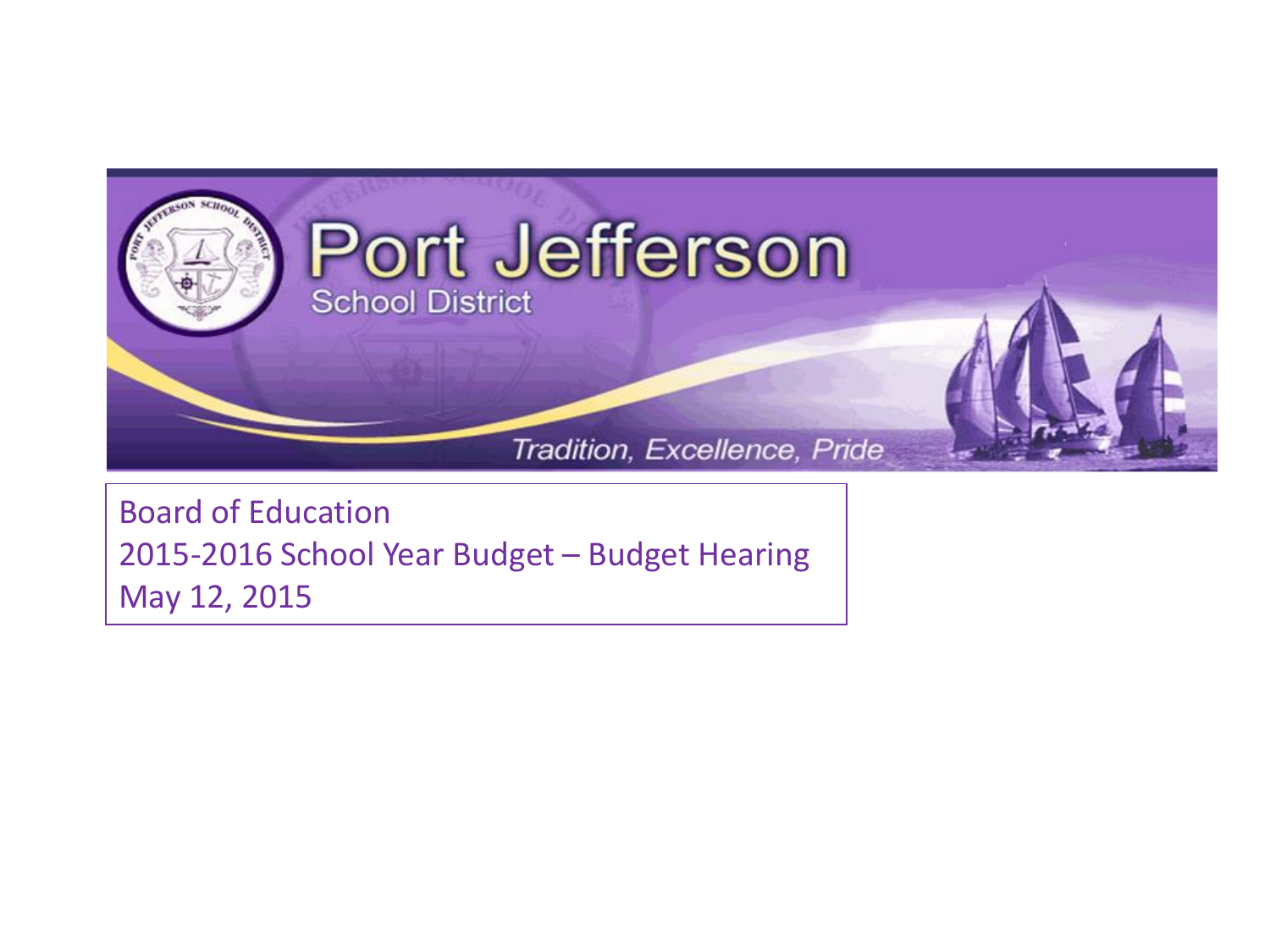| <b>Rollover Budget</b>     |                                                                       |
|----------------------------|-----------------------------------------------------------------------|
| 2014-15 Budget             | \$40,326,848                                                          |
| 2015-16 Budget Final Draft | \$42,397,368                                                          |
| Increase Budget to Budget  | \$2,070,520                                                           |
|                            | 5.13% (Budget to Budget)<br>1.62% (Estimated Tax Cap with Exclusions) |
| Main Drivers of Increase:  |                                                                       |

Elevator Project – \$1,110,000 Collective Bargaining Agreements– \$620,000 5.5 Additional FTE – \$263,000 Green Roof Project – \$70,000

\*\*\*\* Budget is predicated on current tax assessment levels.

\$1,300,000 of Debt Service Fund Balance to be applied to 2015/2016 budget \$ 200,000 of Suffolk County Tax Act funds to be applied to 2015/2016 budget

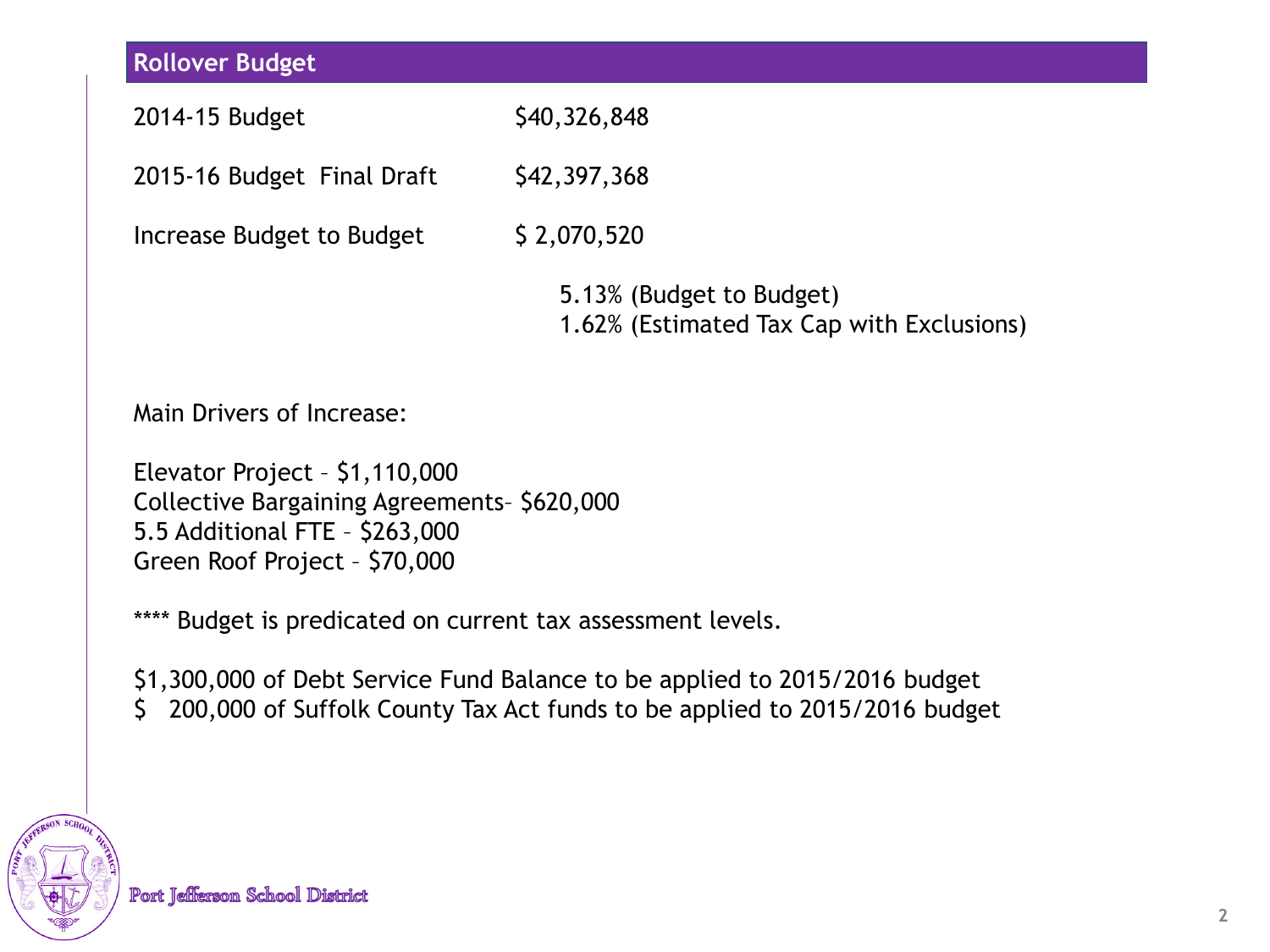## **2015-2016 Budget Assumptions**

- Medical Insurance 6% Increase As set by NYSHIP
- District Liability Insurance 5% Increase As set by NYSIR
- Teachers Retirement System 4% Decrease As per TRS
- Utilities 2.5% Increase As set by Market
- Transportation 2.5% Increase As set by Suffolk Transportation
- BOCES Transportation 2.0% Increase As set by Suffolk BOCES
- BOCES Services 2.0% Increase As set by Suffolk BOCES
- Dental Insurance 2% As set by JJ Stanis
- Supplies/Contractual– To remain flat
- State Aid increase 5%
- Tax Levy Cap 1.62%
- Maintain Staffing Levels

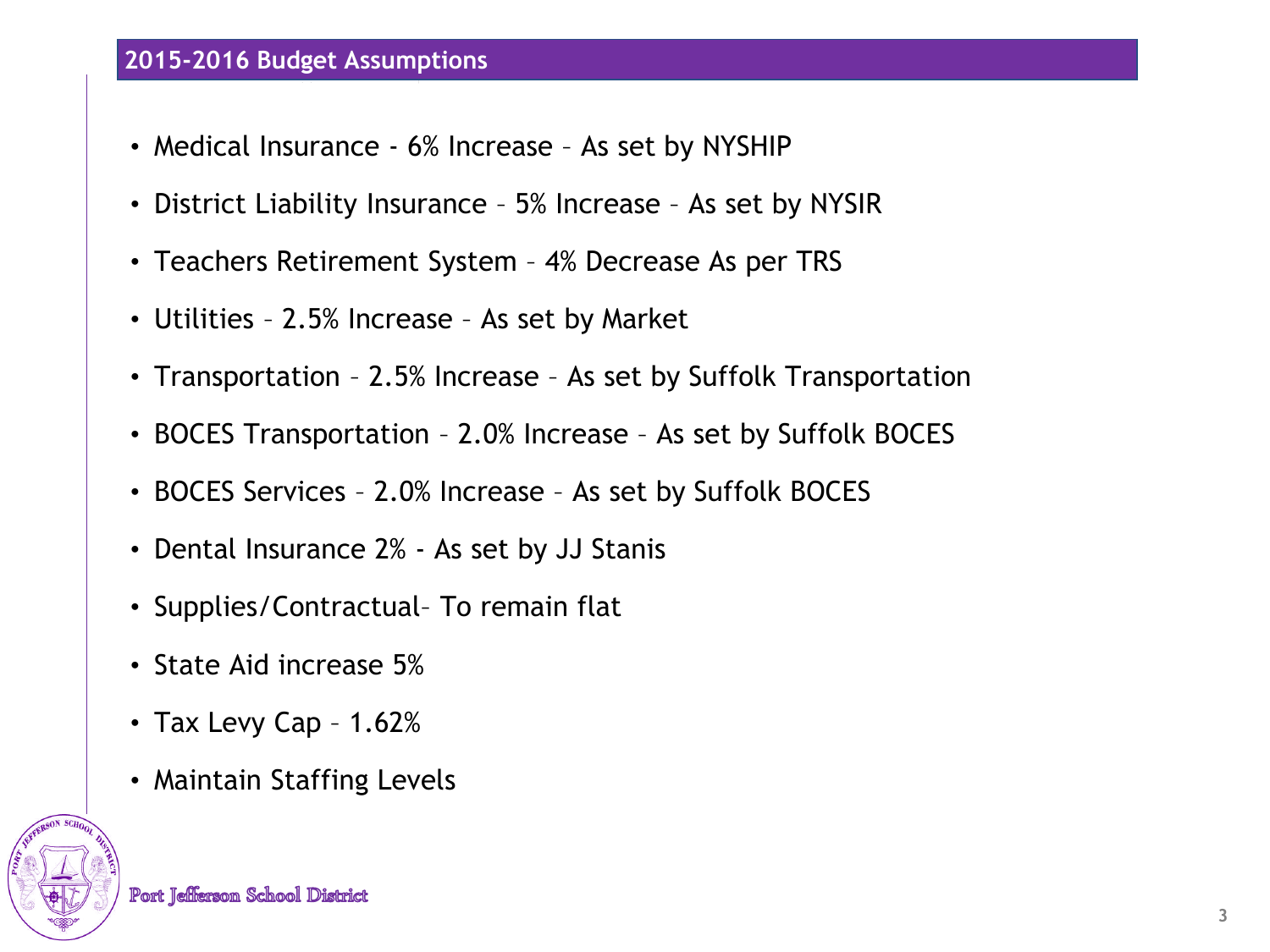### **Final Draft**

▶ Board of Education provided guidance on total budget figure.

Administrative Directive – Proceed to Tax Cap

#### 1.62% **Enhancements**

- SUNY Stony Brook STEM Program
- PJAC Ambulance Contract
- Construction High School Elevator & Green Roof
- Additional FTE Potential 2 Teachers (ENL), 1 Groundskeeper, and 1.5 Paraprofessionals
- Addition of K-8 Assistant principal
	- Elimination of two part time Deans
	- Realignment of administrative structure/salaries

#### Additional enhancements based upon final State Aid figures

- Funding of mandates related to APPR and Part 154
- Funds for refurbishment of cafeteria furniture
- District technology/infrastructure initiative to be determined by administration and Board of Education



Port Jefferson School District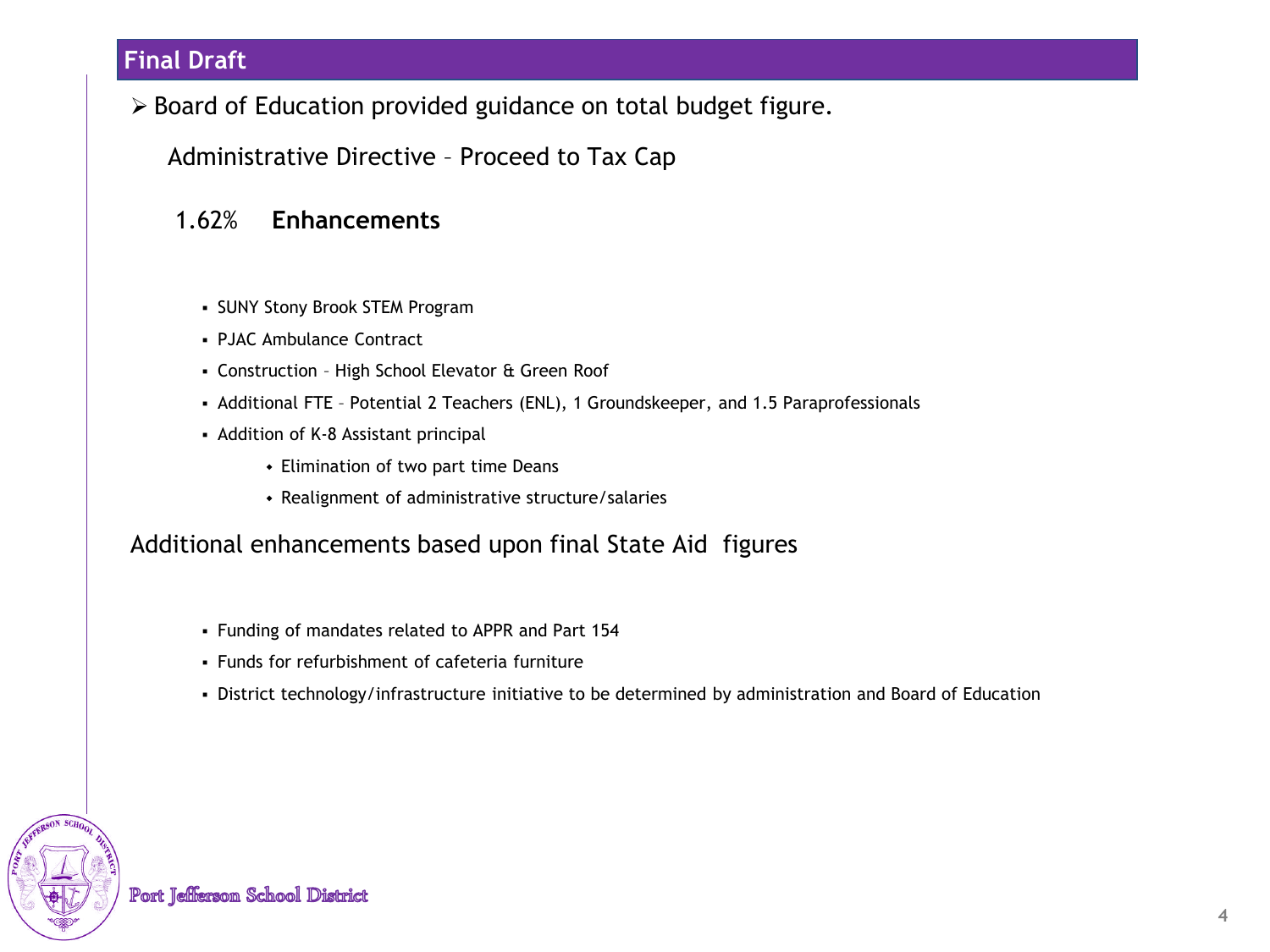### **Capital Projects for 2015/2016**

- Elevator \$1.25 million dollars For health and safety reasons, a replacement of the high school's 40-year-old elevator and construction of an alternate shaft with a new ADA-compliant elevator that will enable students with disabilities to travel to classrooms on the second and third floors. The existing elevator is a limited use / limited access elevator and is not adequate for the student needs.
	- \$150,000 in prior years set aside for elevator project.
- Green Roof \$70,000 A water quality improvement grant of \$207,000 plus district contribution of \$70,000 to replace roof adjacent to gymnasium with a new green roof. The roof will be constructed so as to have a top layer of vegetation that's absorbs precipitation and prevents runoff into the local stormwater system that ultimately drain into Port Jefferson Harbor. The roof will also provide a no cost cooling aspect to the infrastructure. Additionally the ecology of the system can also be incorporated into science curriculum.

 $\Box$  Tech Ed – \$153,000 – Continued window/doors improvements to Technical Education building.

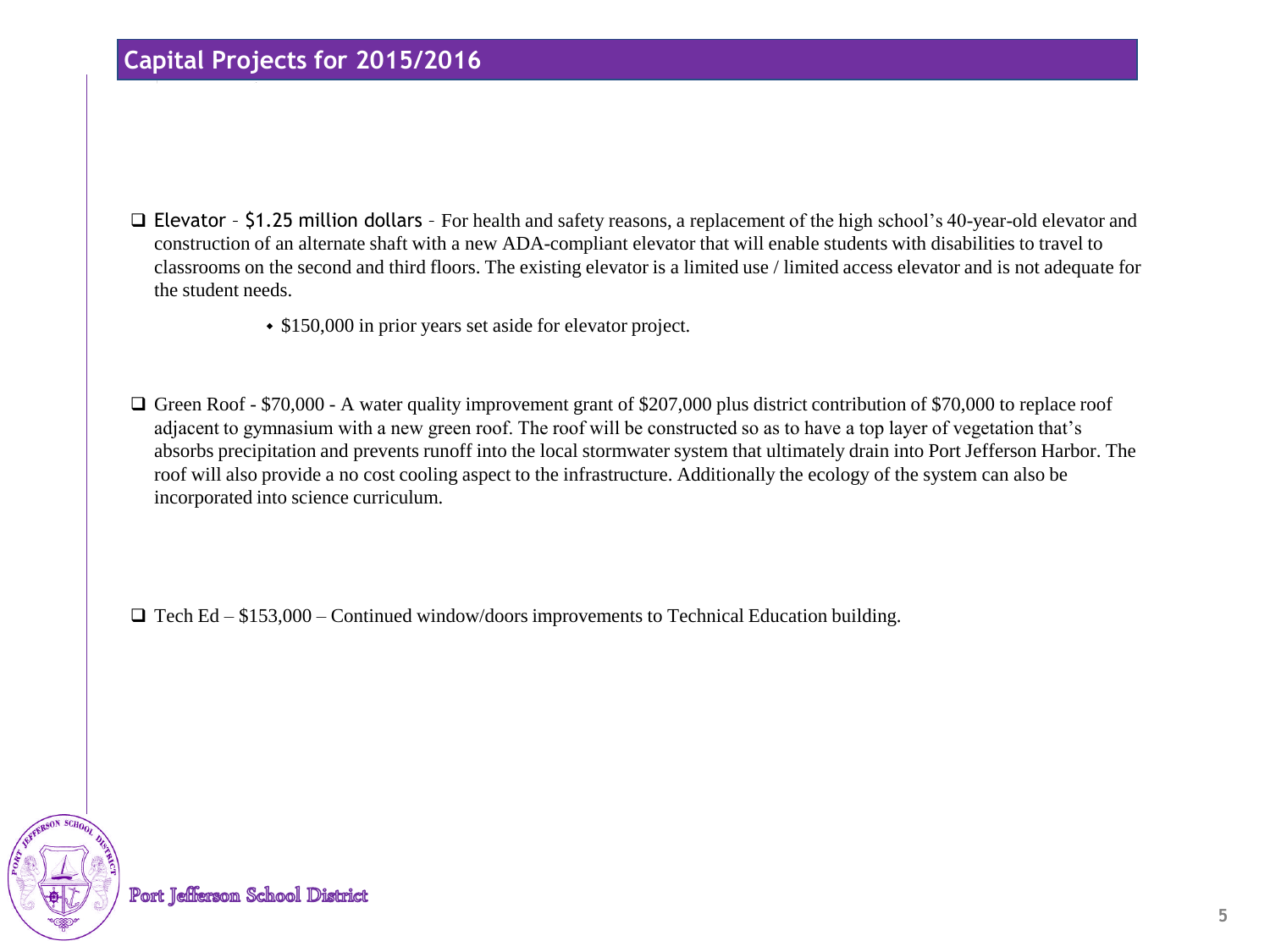Shall the Board of Education of the Port Jefferson UFSD be authorized to establish, pursuant to Education Law section 3651, a Capital Reserve Fund effective May 21, 2015 to be known as the "2015 Renovations and Upgrades Capital Reserve" for the purpose of funding capital improvements to the Port Jefferson School District, including but not limited to, roof replacement, classroom renovations, site work, door and hardware replacement, ADA upgrades, ceiling replacement, floor replacement, HVAC upgrades, electrical upgrades, fire alarm system replacement, refurbishment/replacement of rooftop exhaust fans, emergency generator replacement and electric upgrades/additions. The ultimate amount of the 2015 Renovations and Upgrades Capital Reserve Fund shall be Ten Million Dollars (\$10,000,000), including interest thereon; the probable term shall be seven (7) years; the funds are to be transferred from unreserved undesignated fund balance remaining in the general fund including a sum not to exceed \$1,500,000 from the 2014-2015 budget and thereafter in an annual amount of not more than \$ 1,500,000 for each remaining year of the probable term.

- $\Box$  Initial Community Vote to Create Reserve
- $\square$  Separate Community Vote to Use Reserves
- Reserve Named for Year Created
- Main Purpose is for cycled replacements of sections of the High School, Middle School, and Elementary School roof.
- $\Box$  To be funded with unexpended/surplus budget funds at end of upcoming school years
- $\Box$  Amounts in proposition are not to exceed figures rather than a planned funding level of reserve

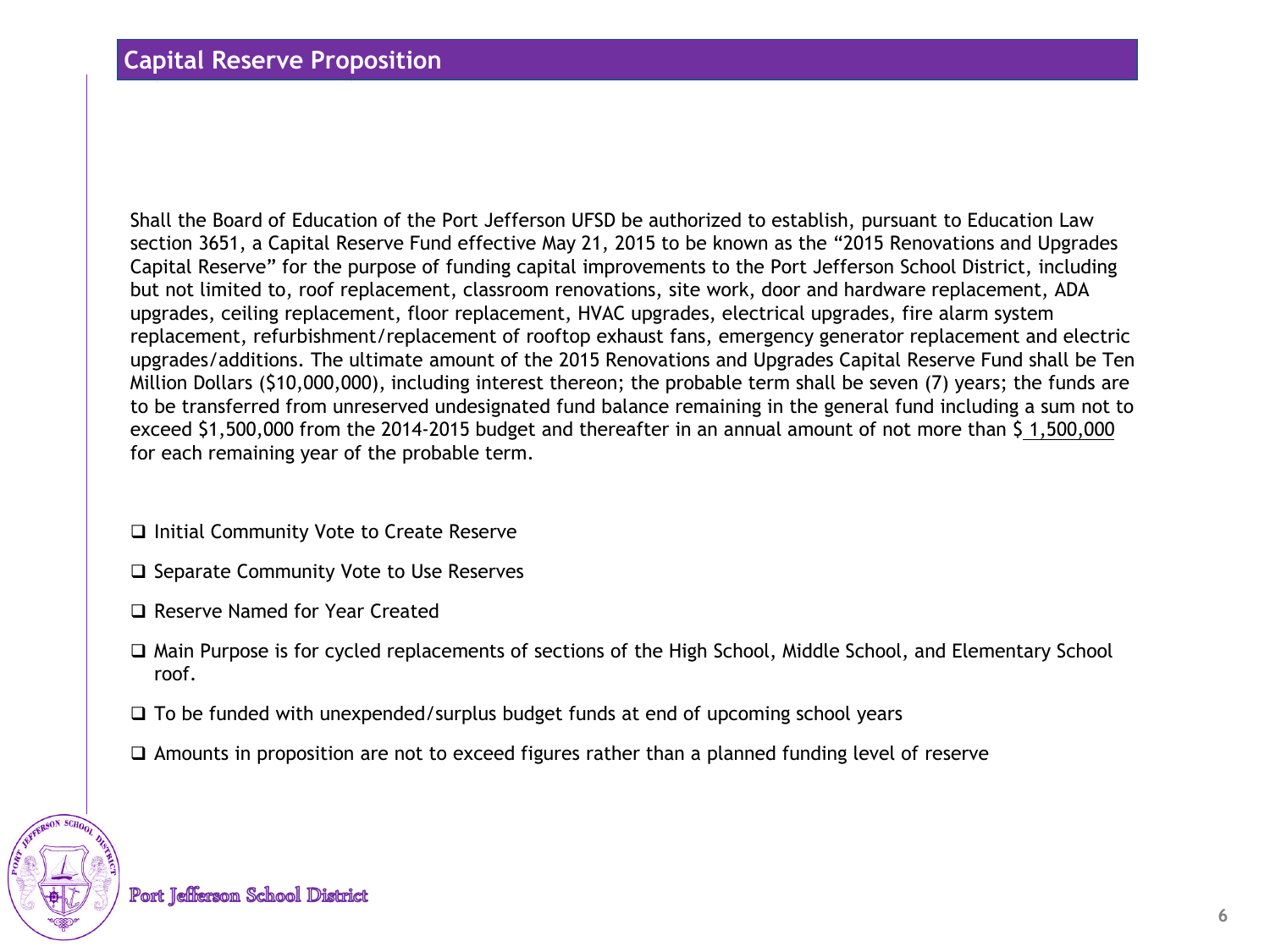#### **ACCOUNT GROUP 2014-15 BUDGET 2015-16 NEW BUDGET Change**

|               | 1000 - 1999 GENERAL SUPPORT     | \$4,520,934.75  | \$4,693,638.50                | \$172,703.75  | 3.82%    |
|---------------|---------------------------------|-----------------|-------------------------------|---------------|----------|
| $2000 - 2999$ | <b>INSTRUCTION</b>              | \$20,389,152.36 | \$21,091,498.57               | \$702,346.21  | 3.44%    |
|               | 5000 - 5999 TRANSPORTATION      | \$2,176,818.25  | \$2,240,842.00                | \$64,023.75   | 2.94%    |
|               | 9000 - 9099 EMPLOYEE BENEFITS   | \$11,441,788.64 | \$11,514,426.43               | \$72,637.79   | 0.63%    |
|               | 9700 - 9799 DEBT SERVICE        | \$1,598,154.00  | \$1,541,962.50                | (556, 191.50) | $-3.52%$ |
|               | 9900 - 9999 INTERFUND TRANSFERS | \$200,000.00    | \$1,315,000.00 \$1,115,000.00 |               |          |
|               |                                 |                 |                               |               |          |

GRAND TOTALS \$40,326,848.00 \$42,397,368.00 \$2,070,520.00 5.13%



Port Jefferson School District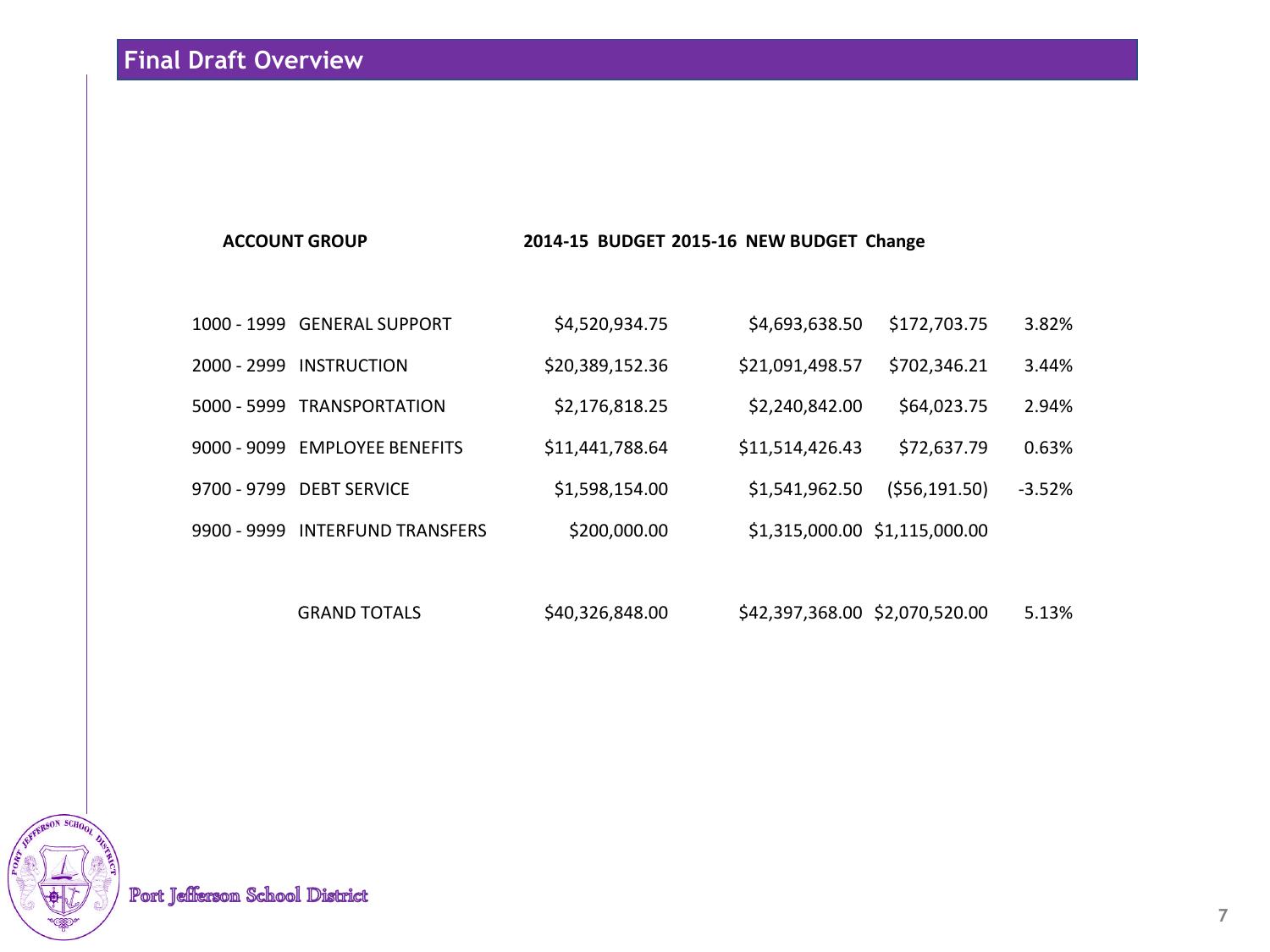#### Updated - Summary of Estimated Revenues 2015-16 Proposed Budget

| <b>State Aid = Adopted NYS Budget</b><br>(A) |               |                          |                   |           |  |
|----------------------------------------------|---------------|--------------------------|-------------------|-----------|--|
|                                              | <b>Budget</b> | <b>Budget</b><br>2015-16 | <b>Difference</b> |           |  |
| ITEM                                         | 2014-15       |                          | S                 | %         |  |
| <b>Proposed Budget</b>                       | 40,326,848    | 42,397,368               | 2,070,520         | 5.13%     |  |
| <b>State Aid Projection</b>                  | 3,239,427     | 3,456,621                | 217,194           | 6.70%     |  |
| Other Revenue                                |               |                          |                   |           |  |
| <b>Continuing Education</b>                  | 0             | 0                        | 0                 | n/a       |  |
| <b>Health Services/Tuition</b>               | 407,500       | 507,500                  | 100,000           | 24.54%    |  |
| Interest Income                              | 40,000        | 30,000                   | (10,000)          | $-25.00%$ |  |
| Rentals                                      | 770,000       | 770,000                  | 0                 | 0.00%     |  |
| Reserves-SCTR                                | 300,000       | 200,000                  | (100.000)         | $-33.33%$ |  |
| Pilot Program                                | 1,339,000     | 1,360,000                | 21,000            | 1.57%     |  |
| Miscellaneous                                | 138,858       | 128,820                  | (10,038)          | $-7.23%$  |  |
| <b>Fund Balance Applied</b>                  | 0             |                          | 0                 | n/a       |  |
| <b>Fund Balance Transfer</b>                 | 0.            | 1,300,000                | 1,300,000         | n/a       |  |
| Total Other Revenue                          | 2,995,358     | 4,296,320                | 1,300,962         | 43.43%    |  |
| <b>Total Non Tax Levy Revenues</b>           | 6,234,785     | 7,752,941                | 1,518,156         | 24.35%    |  |
| Tax Levy Revenues Required                   | 34,092,063    | 34,644,427               | 552,364.00        | 1.62%     |  |
| <b>Total Assessed Valuation</b>              | 23,947,564    | 23,947,564               | 0                 | 0.00%     |  |
| <b>Projected Tax Rate</b>                    | 142.36        | 144.67                   | 2.31              | 1.62%     |  |